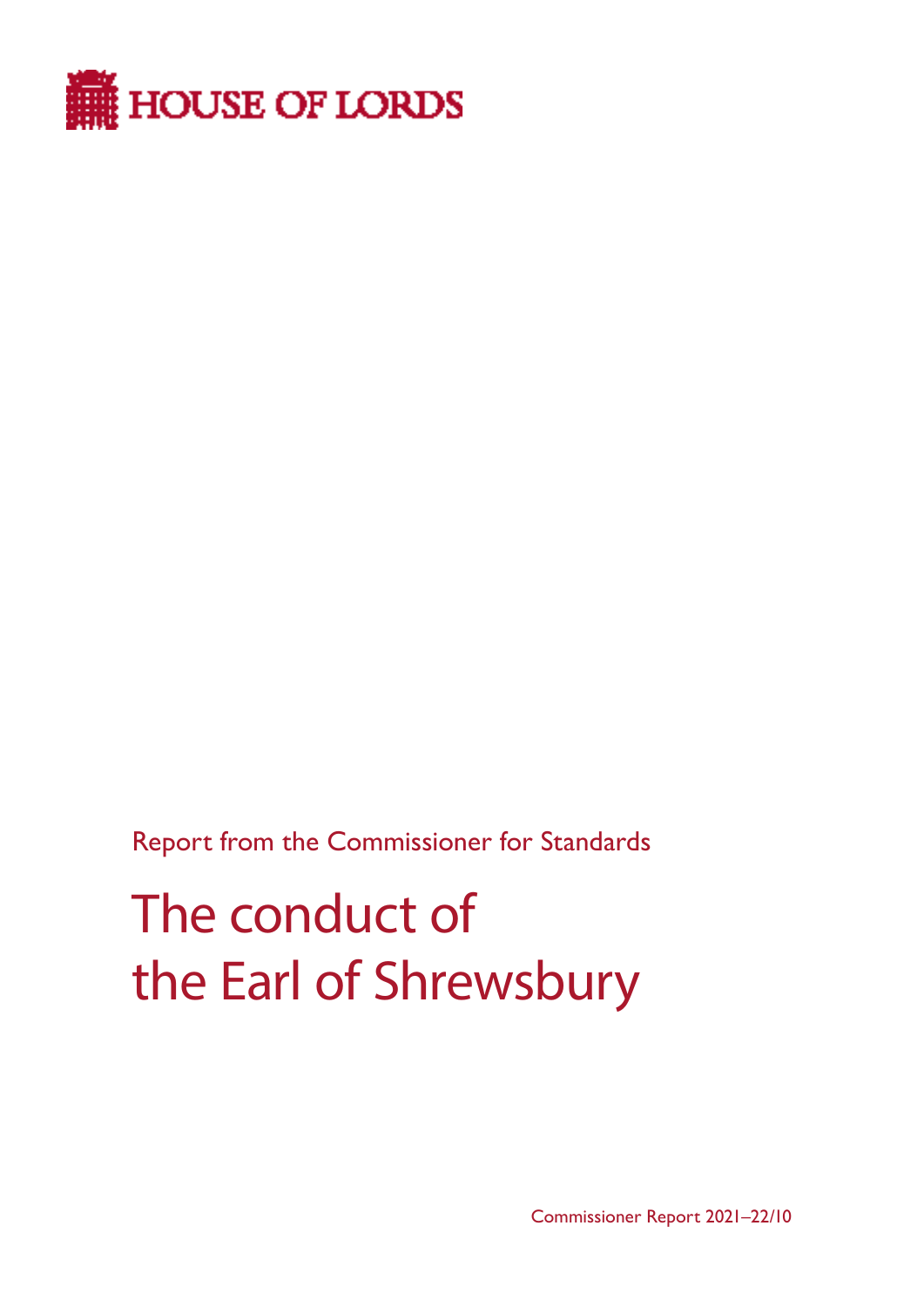#### *Commissioner for Standards*

The independent Commissioner for Standards is responsible for considering any alleged breaches of the Codes of Conduct.

Address: The Commissioner for Standards, House of Lords, London SW1A 0PW Email: lordsstandards@parliament.uk Telephone: 020 7219 7152 Website: www.parliament.uk/hl-standards

#### *Registrar of Lords' Interests*

The Registrar of Lords' Interests advises members of the House and their staff on their obligations under the Codes of Conduct.

Address: Registrar of Lords' Interests, House of Lords, London SW1A 0PW

Email: [lordsregistrar@parliament.uk](mailto:lordsregistrar%40parliament.uk?subject=)

Telephone: 020 7219 3112/3120

#### *Register of Interests*

A list of interests of members and their staff can be found online: www.parliament.uk/hlregister

*Independent Complaints and Grievance Scheme Helpline* Telephone: 0808 168 9281 (freephone)

Email: Support@ICGShelpline.org.uk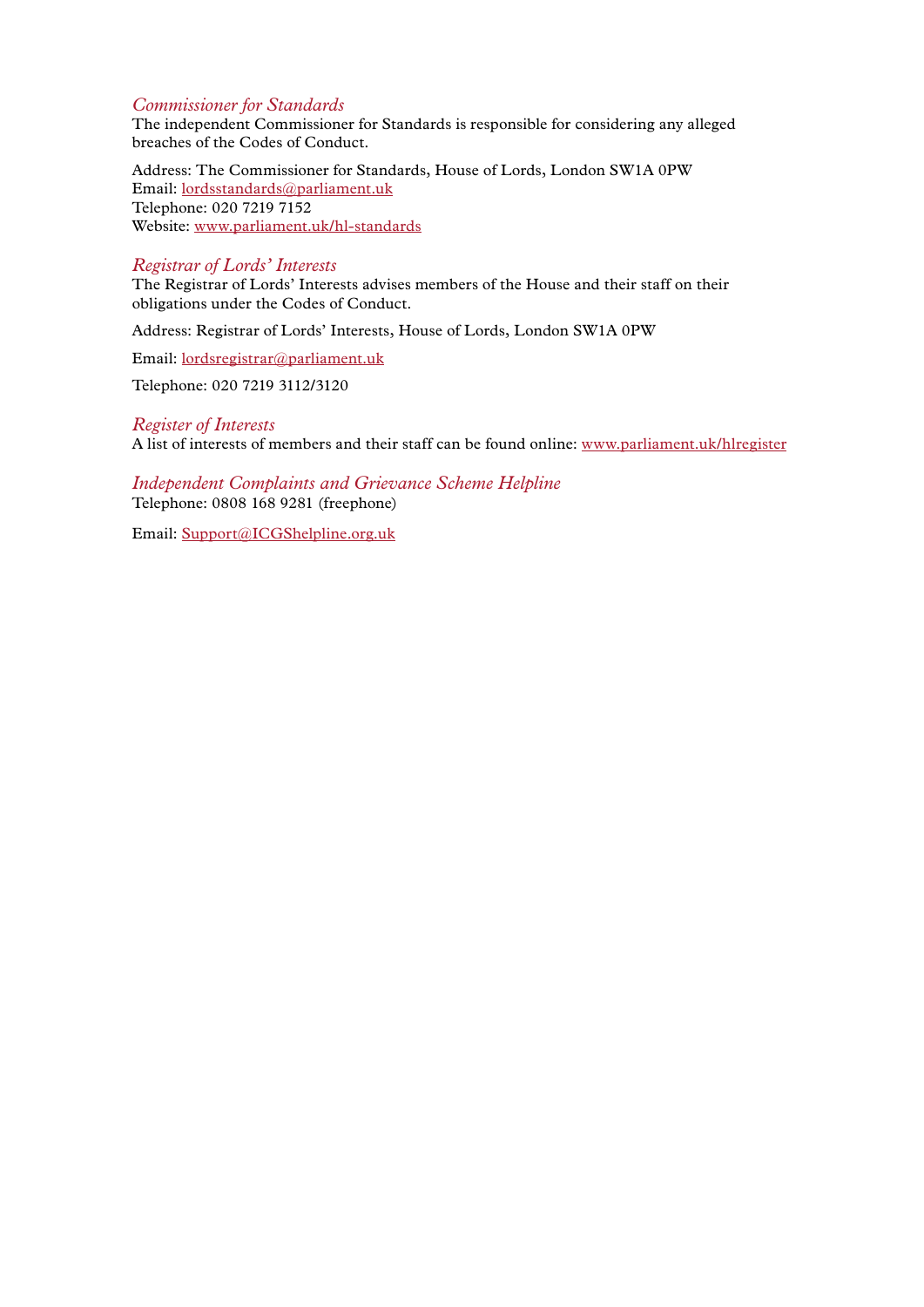### **CONTENTS**

| Summary of complaint                                       | 3      |
|------------------------------------------------------------|--------|
| Relevant aspects of the Code                               | 3      |
| Preliminary assessment                                     | 4      |
| Summary of investigation                                   | $\sim$ |
| Paid lobbying and conferring an exclusive benefit          | $\sim$ |
| <b>Registration of interests</b>                           | 6      |
| Declaration of interests                                   | 6      |
| Findings                                                   | 6      |
| Appendix 1: Letter from the Earl of Shrewsbury to Baroness |        |
| Manningham-Buller, Chair of the Conduct Committee          | 8      |
|                                                            |        |

*Page*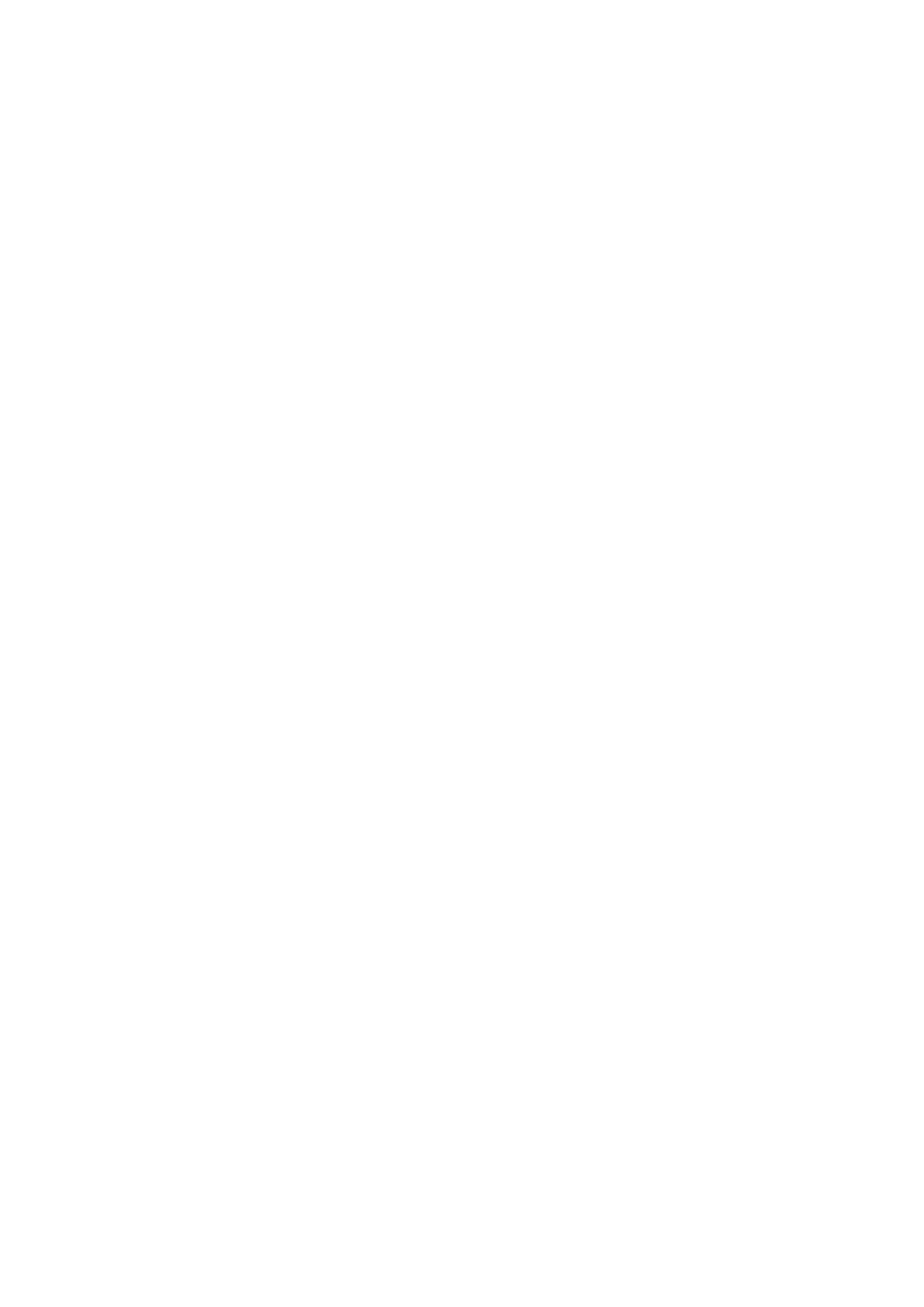# <span id="page-4-0"></span>**The conduct of the Earl of Shrewsbury**

#### **Summary of complaint**

- 1. On 28 January 2022, my office received a complaint from a member of the public, Mr Tom Winnifrith, regarding the conduct of the Earl of Shrewsbury.<sup>1</sup>
- 2. Mr Winnifrith alleged that Lord Shrewsbury was in breach of the Code of Conduct for Members of the House of Lords ('the Code of Conduct') by: (i) failing to register SpectrumX as a client of his company, Talbot Consulting until November 2021, and only doing so following an article published by Mr Winnifrith; (ii) failing to declare his interest in SpectrumX when submitting a question for written answer on matters related to the Government's response to COVID-19 and the production of hand sanitisers; (iii) using his position to undertake paid lobbying; and (iv), failing to state that he was the Commercial Director for SpectrumX, which was not listed in his register of interests at the time.

#### *Relevant aspects of the Code*

3. Paragraph 9 of the Code of Conduct states:

"Members of the House:

(a) must comply with the Code of Conduct;

(b) should act always on their personal honour in the performance of their parliamentary duties and activities;

(c) must never accept or agree to accept any financial inducement as an incentive or reward for exercising parliamentary influence;

(d) must not seek to profit from membership of the House by accepting or agreeing to accept payment or other incentive or reward in return for providing parliamentary advice or services."

4. Paragraph 12 of the Code of Conduct states:

"In order to assist in openness and accountability members shall:

(a) register in the Register of Lords' Interests all relevant interests, in order to make clear what are the interests that might reasonably be thought to influence their parliamentary actions;

(b) declare when speaking in the House, or communicating with ministers or public servants, any interest which is a relevant interest in the context of the debate or the matter under discussion"

5. Paragraph 16 of the Code of Conduct states:

"A member must not seek by parliamentary means to confer exclusive benefit on an outside body or person (a) in which he or she has a

<sup>1</sup> The investigation and report were completed by Akbar Khan.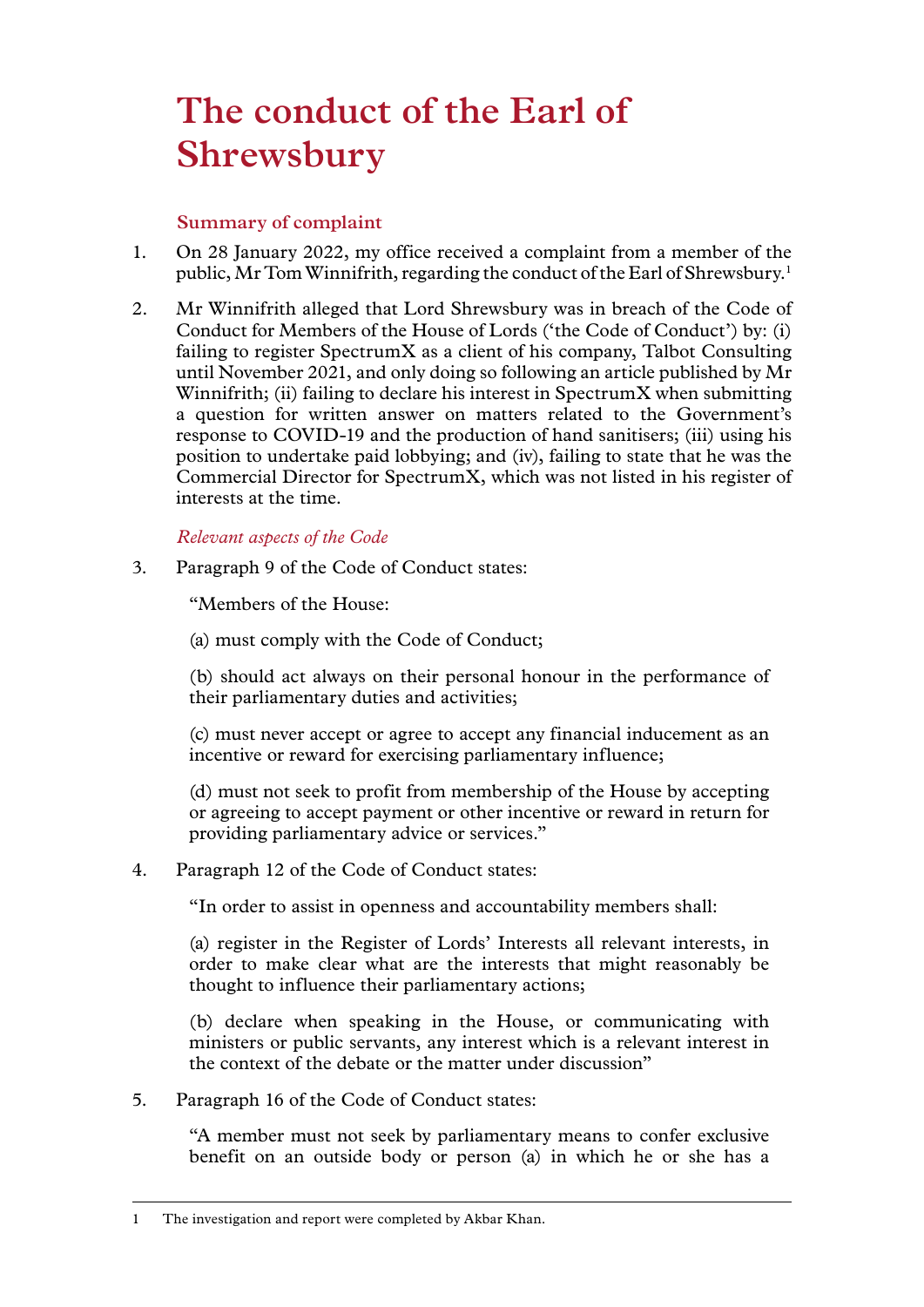<span id="page-5-0"></span>financial interest (including by way of salary, fees, shareholding or other arrangement) or (b) in return for payment or reward."

#### **Preliminary assessment**

- 6. During the preliminary assessment stage, I wrote to Lord Shrewsbury on 3 February to ask him three questions namely, (i) what was the relationship between Talbot Consulting Ltd and Spectrum X, (ii) what was the date on which Spectrum X became a client of Talbot Consulting Ltd, and (iii) what was the date when he was appointed as Commercial Director for Spectrum X, including information regarding any other positions previously held within the company.
- 7. Lord Shrewsbury stated the following in his response:

"Whilst I had registered my interest as a director and majority shareholder in Talbot Consulting Limited, I was originally advised by the Registrar's Office that it was not necessary to register details of individual clients of the Company, as I had suggested that so to do would be commercially sensitive. As soon as I was made aware of Mr Winnifrith's article I contacted the Registrar's Office and volunteered the names of the Consultancy's clients, having also read the updated guidance on Declaration and Registration of Interests."

- 8. The Registrar confirmed that he had not and would not have advised Lord Shrewsbury not to register his clients for Talbot Consulting Ltd after the rules on registering clients of personal service companies came into effect in July 2020.
- 9. Lord Shrewsbury further stated that he had not been appointed as Commercial Director of SpectrumX and held no positions within the company.
- 10. Lord Shrewsbury said he registered the names of the clients of Talbot Consulting Ltd following the publication of Mr Winnifrith's article in November 2021. The rules regarding registration of clients of personal service companies came into effect in July 2020.2 Therefore, in my view there was evidence to suggest that Lord Shrewsbury was in breach of the Code for failing to register the clients of his company between July 2020 and November 2021.
- 11. In his response to me, Lord Shrewsbury had also included emails sent to Esther McVey MP and Alex Burghart MP, a Minister at the Department of Education, inviting them to attend the opening of SpectrumX's new manufacturing facility. I determined that there was sufficient *prima facie*  evidence to investigate whether Lord Shrewsbury had breached the rules governing paid advocacy and parliamentary influence.
- 12. Lord Shrewsbury also stated in his response that he directly contacted officials at the Antivirals Task Force, which was set up in April 2021 to provide and investigate potential treatments for COVID-19 and which had invited interested parties to submit details. He said the following:

"I suggested to [SpectrumX] that they would be well advised to make such a submission. I asked the Special Advisers in the House of Lords to provide me with details of whom to contact. I declared my interest to

<sup>2</sup> <https://committees.parliament.uk/publications/1739/documents/16887/default/>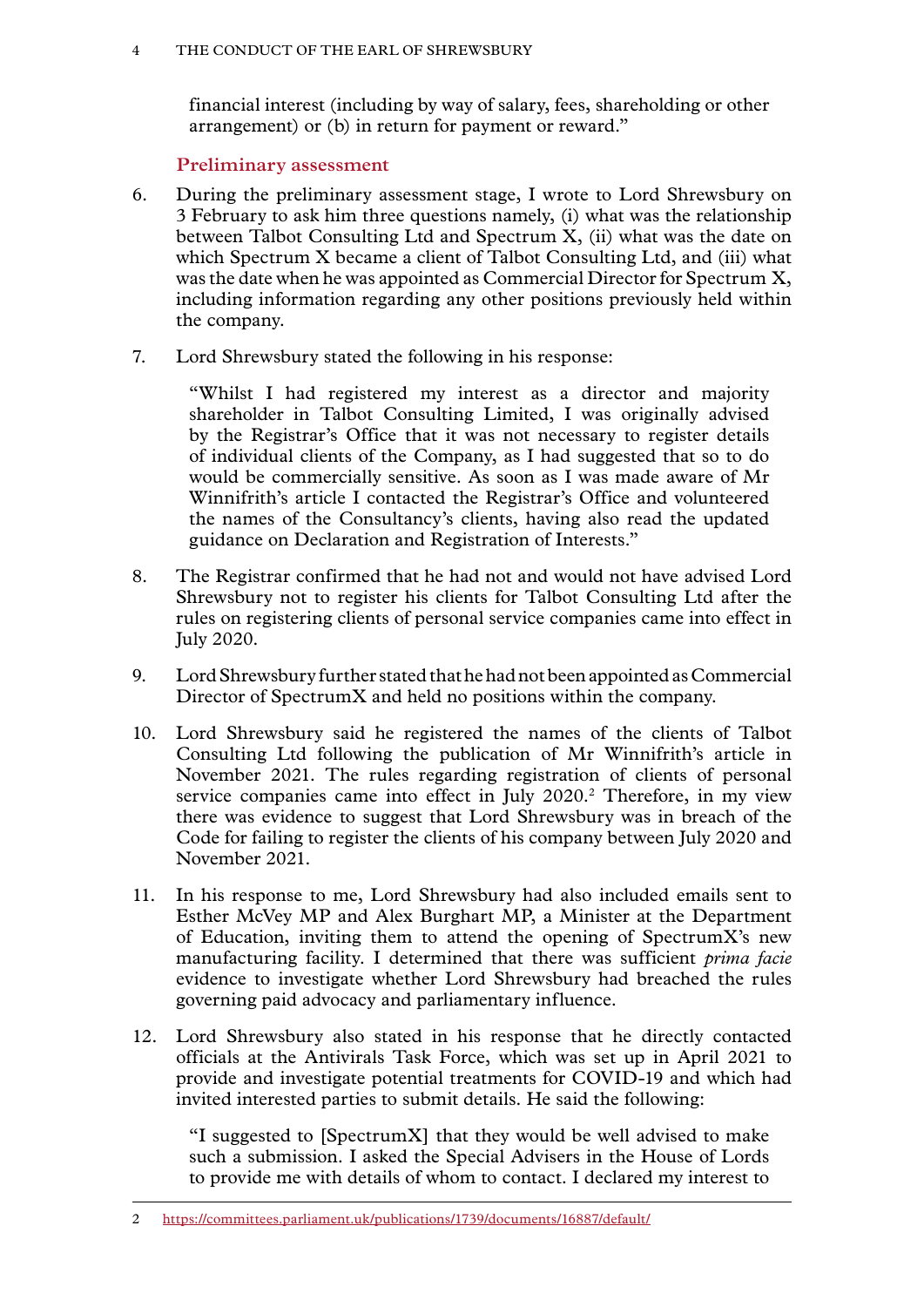<span id="page-6-0"></span>them. I passed the details to Mr Hancox at [SpectrumX]. On the 9th June 2021 I wrote to Claire Scutt at the Antivirals Task Force declaring my interest and providing technical details of the Nasal Spray product being developed by [SpectrumX]."

13. Given Lord Shrewsbury's position as a paid consultant advising SpectrumX, I also considered the possibility that his contact with the Antivirals Task Force engaged the rules in the Code of Conduct governing lobbying and paid advocacy.

#### **Summary of investigation**

14. Following the completion of my preliminary assessment, I wrote to Lord Shrewsbury on 25 February to inform him that I had determined there was sufficient evidence to establish there was a *prima facie* case to be investigated. I therefore advised him that I was opening an investigation and invited him to respond in writing to a number of questions.

#### *Paid lobbying and conferring an exclusive benefit*

- 15. Lord Shrewsbury responded to my letter on 8 March. In his letter, he stated that he did not believe that his contact with MPs in relation to SpectrumX constituted paid lobbying or advocacy, and confirmed he had no meetings with other government ministers or officials regarding the production or procurement of sanitisation products.
- 16. He told me:

"I do not consider that my contact with either Mr Burghart or Ms McVey constituted paid advocacy on behalf of SpectrumX . I was not trying to confer an exclusive benefit on them in representing their products to these MPs. Indeed my contact with Mr Burghart was a courtesy contact to congratulate him on his new appointment and to ask if he would be able to visit the new facility for the Official Opening which Ms McVey had agreed with Mr Hancox that she would undertake.

The facility was being constructed and was incapable of manufacturing hand sanitsers, or indeed any other product. I had visited the building in question once recently, and it was a shell. The hand sanitisers which I and my family had been given in 2020 were samples and I had been told by SpectrumX that they were not being produced or marketed and they had not been licensed at that stage, to the best of my knowledge."

17. He also explained why he did not consider that he had breached the Code of Conduct in relation to his contact with officials in the Anti-Virals Taskforce:

"I do not consider that my contact with officials in the Anti Virals Task Force constituted paid advocacy on behalf of SpectrumX . I was not trying to confer an exclusive benefit in representing their products to these officials. I simply advised Mr Hancox whom and at what address he should contact with his application, and that information could be easily accessed on the Internet."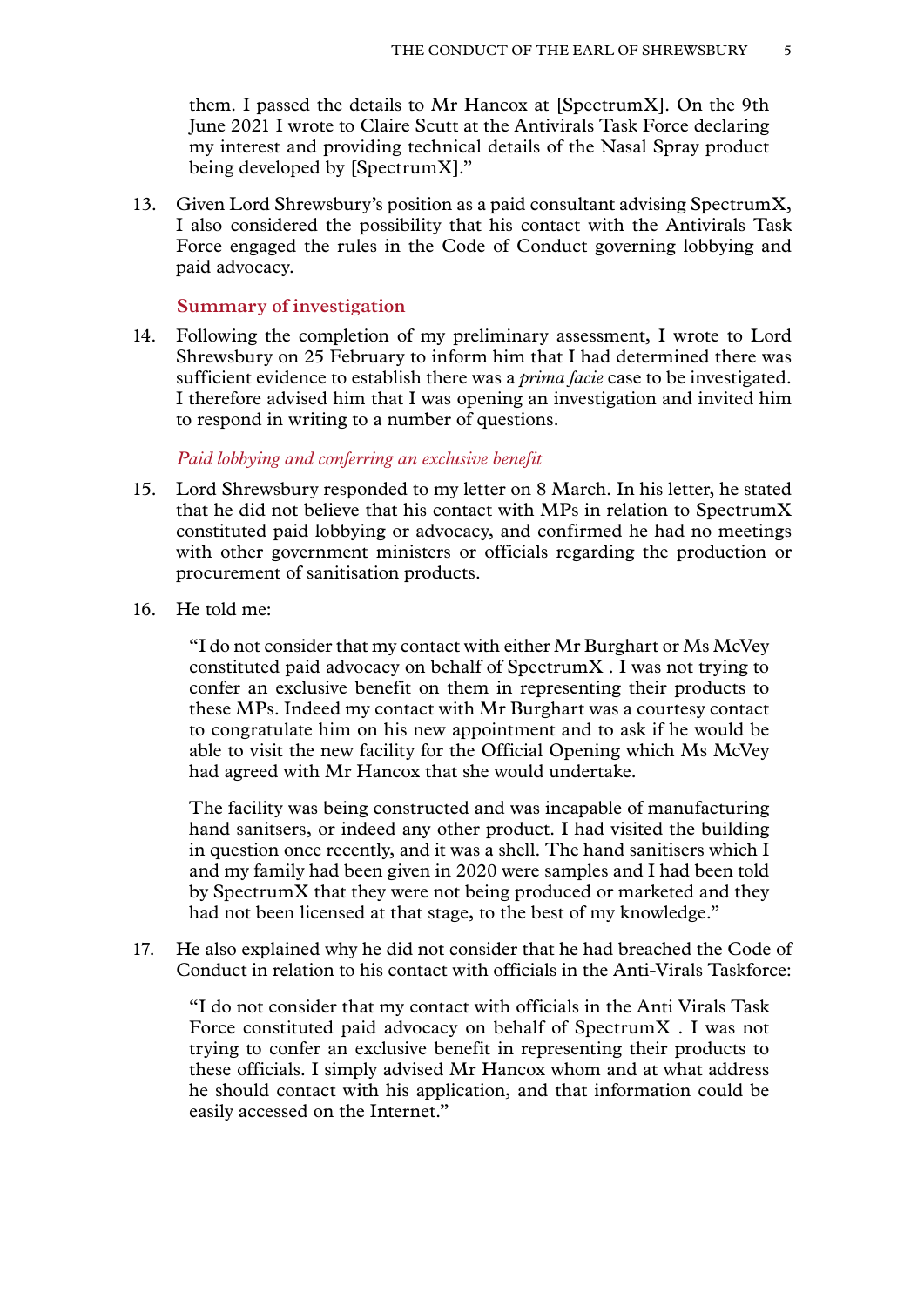#### <span id="page-7-0"></span>6 THE CONDUCT OF THE EARL OF SHREWSBURY

#### *Registration of interests*

18. In his letter, Lord Shrewsbury conceded that he was in breach of the Code for failing to register the clients of his personal service company. He stated the following:

"As previously stated, Talbot Consulting Ltd is a personal service company. I freely admit that I did not read the rule change in 2020 and was unaware of its existence. I was made aware of Mr Winnifrith's article in November 2021, and I read the 'Code of Conduct for Members of the House of Lords' published 28 October 2021, and straightaway contacted the Registrar to volunteer the names of Talbot's clients. It was entirely through my failure to make myself aware of the change of rules in 2020 that I had failed to register the client's names following that rule change, and I am totally at fault."

#### *Declaration of interests*

19. Lord Shrewsbury stated he did not consider it necessary to declare his interests when submitting questions for written answer on hand sanitisers in October 2021. He told me:

"When I tabled my QWA in October 2021 on hand sanitisers, I was aware that SpectrumX had produced samples - as previously stated I had received some for my family - but I was unaware that they were producing them for sale, as their new factory at Nantwich wasn't even commissioned, and that SpectrumX Healthcare was in Administration. I was however aware that there are numerous businesses in the UK already producing and selling alcohol free hand sanitisers, many with web sites, and so my QWA was a general question about that Industry and its ability to supply schools etc."

#### **Findings**

- 20. **I have carefully assessed the responses from Lord Shrewsbury and am satisfied with his explanations regarding the correspondence with MPs and Ministers in relation to Spectrum X. Nothing in the correspondence I have seen suggests that he was attempting to obtain an exclusive benefit for the company or that he was seeking to exercise parliamentary influence on their behalf. I accept that there was no further contact between him and the Minister on behalf of SpectrumX beyond what he has supplied to me in evidence.**
- 21. **I also accept Lord Shrewsbury's explanation for why he did not consider it was necessary to declare any interests when he submitted a question for written answer on hand sanitisers. I do not consider he breached the Code of Conduct in this regard.**
- 22. **Lord Shrewsbury's has candidly admitted his failure to register the clients of Talbot Consulting Ltd which constitutes a breach of paragraph 12(a) of the Code of Conduct.**
- 23. **I accept Lord Shrewsbury's explanation that his failure to register his interests correctly was inadvertent. Further, I do not believe that Lord Shrewsbury was seeking to avoid openness and accountability regarding his interests. I note that he set the record straight as soon as it was brought to his attention which shows his good faith. It is also**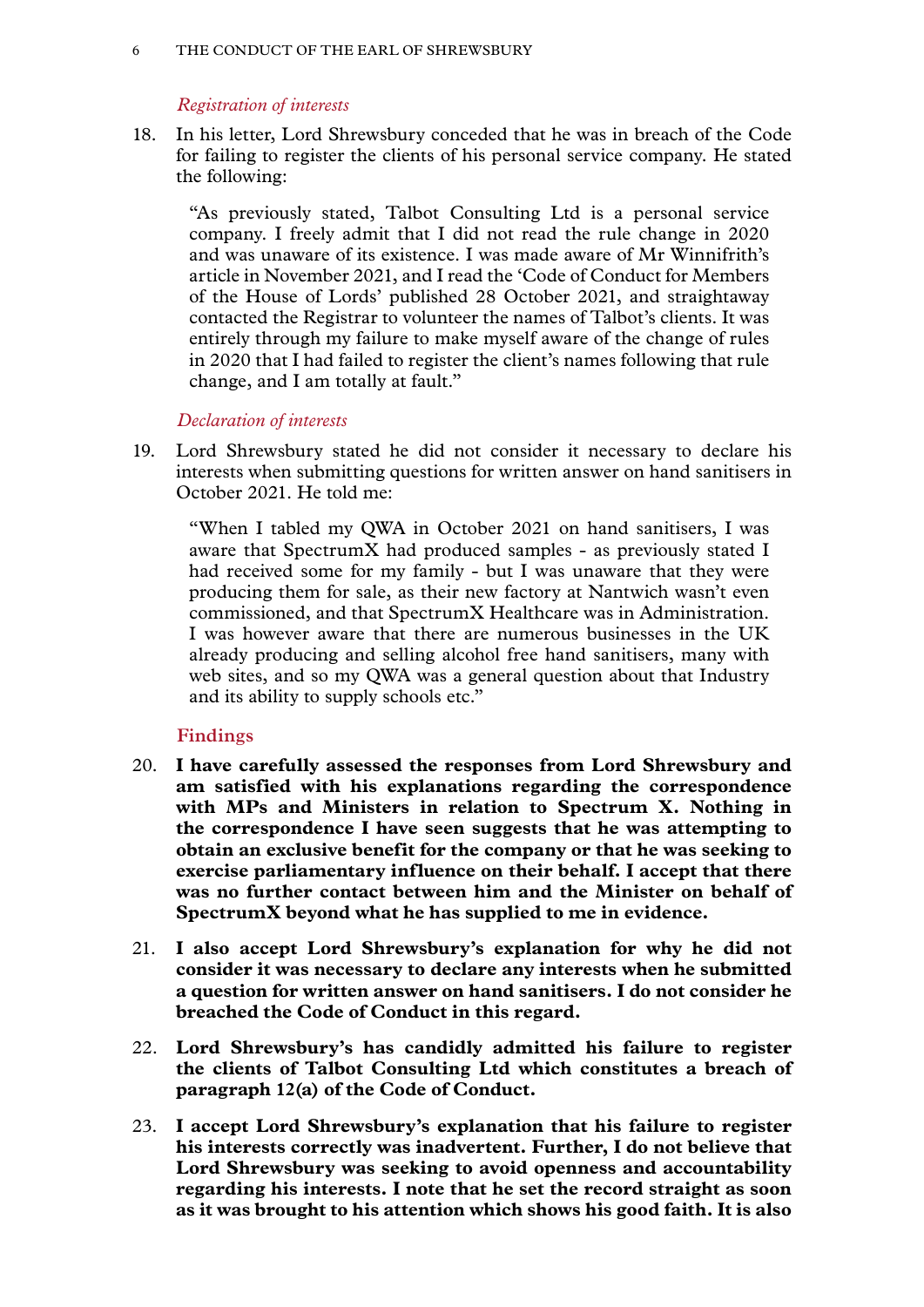**worth noting that this is Lord Shrewsbury's first breach of the Code of Conduct during his long tenure in the House.**

- 24. **I further note that in the light of the investigation into his conduct, Lord Shrewsbury voluntarily resigned his role as a Party Whip in recognition of the seriousness of this matter and his desire to cooperate fully to resolve the matters complained of.**
- 25. **In all the circumstances, I consider this to be a minor breach of the Code of Conduct and one for which I have determined that remedial action is an appropriate and proportionate outcome. I proposed that a letter of apology be sent to Lady Manningham-Buller, Chair of the Conduct Committee (see Appendix 1). This constituted sufficient remedial action in this case.**
- 26. I am grateful to Lord Shrewsbury for his full and timely cooperation during this investigation.